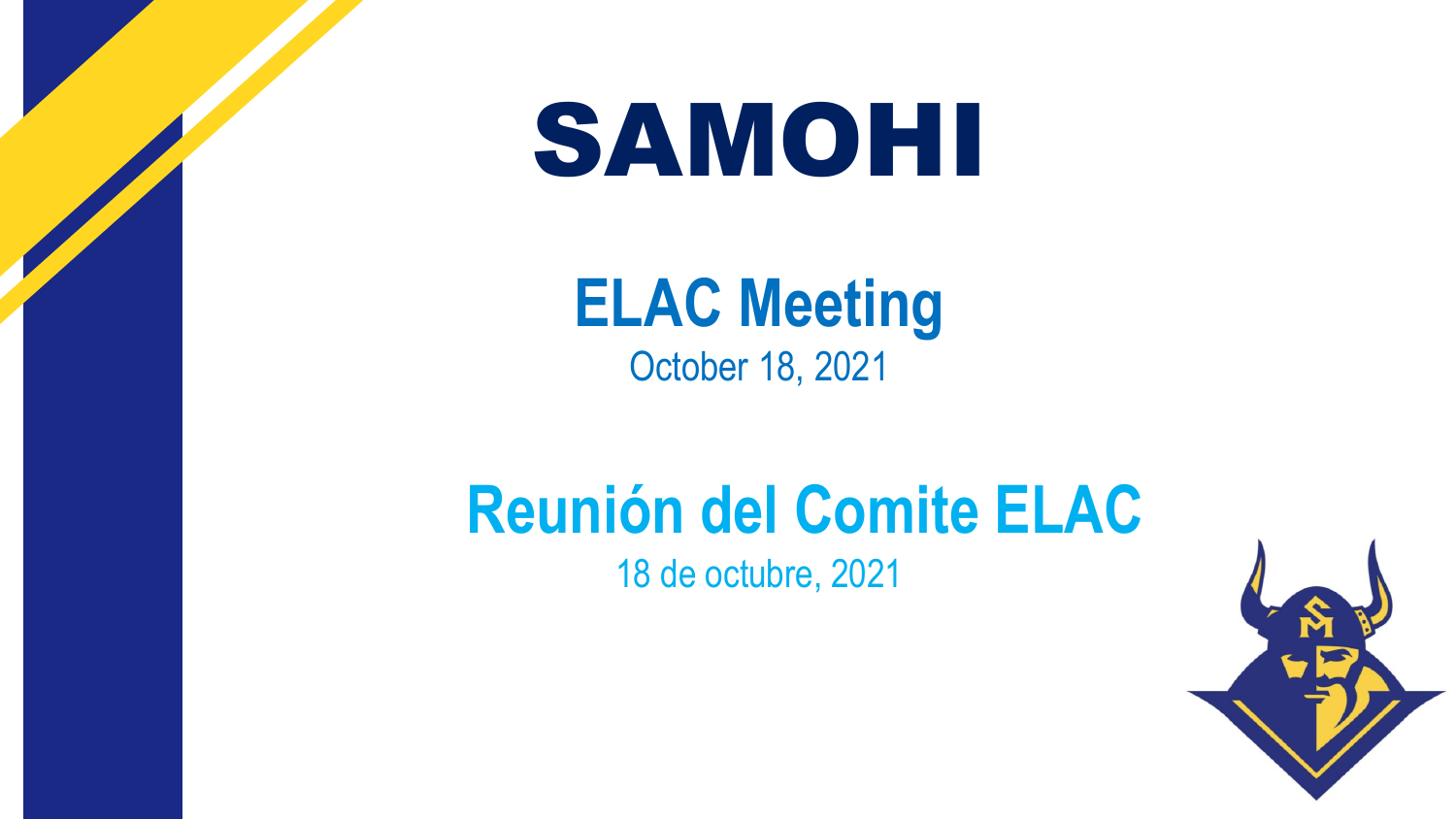#### **WELCOME**

Language Access: Simultaneous interpretation will be provided. All participants must select the interpretation icon on their screen, this may be a globe icon or three dots; press to choose the preferred language and mute original audio.

#### **BIENVENIDOS**

La reunión sera interpretada simultaneamente. Por favor siga las instrucciones para accesar la funcion para interpreatcion.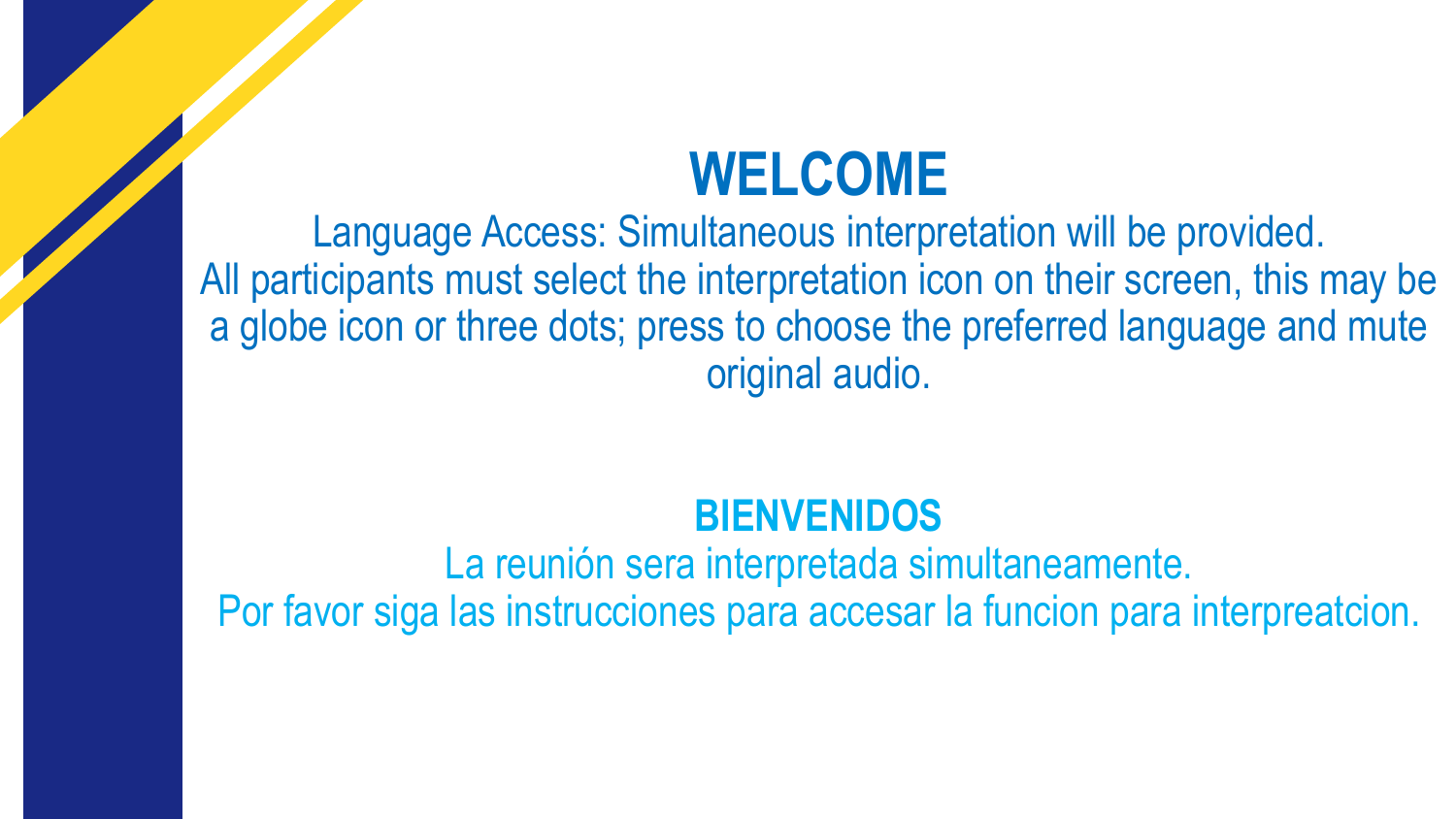# **Administration/ Administración**



**Principal** Antonio Shelton



**S** House **Language Building** Hector Medrano, Principal

310-395-3204 x71269 hmedrano@smmusd.org



**M** House **History Building, 1st floor** 

Lissette Bravo, Principal 310-395-3204 x71554 lbravo@smmusd.org



**O** House Business Bldg., 1st floor, B122

Lauren Paule Sheahan, Principal 310-395-3204 x71480 lpaulesheahan@smmusd.org



**English Building** 

Tristan Komlos, Principal

310-395-3204 x71136

tkomlos@smmusd.org

iHouse!

**House Innovation Building** 

Dr. Vivian Choi, Principal 310-395-3204 x71229 vchoi@smmusd.org













Director Director Casa S Directora Casa M Directora Casa O Directora Casa H Directora Casa I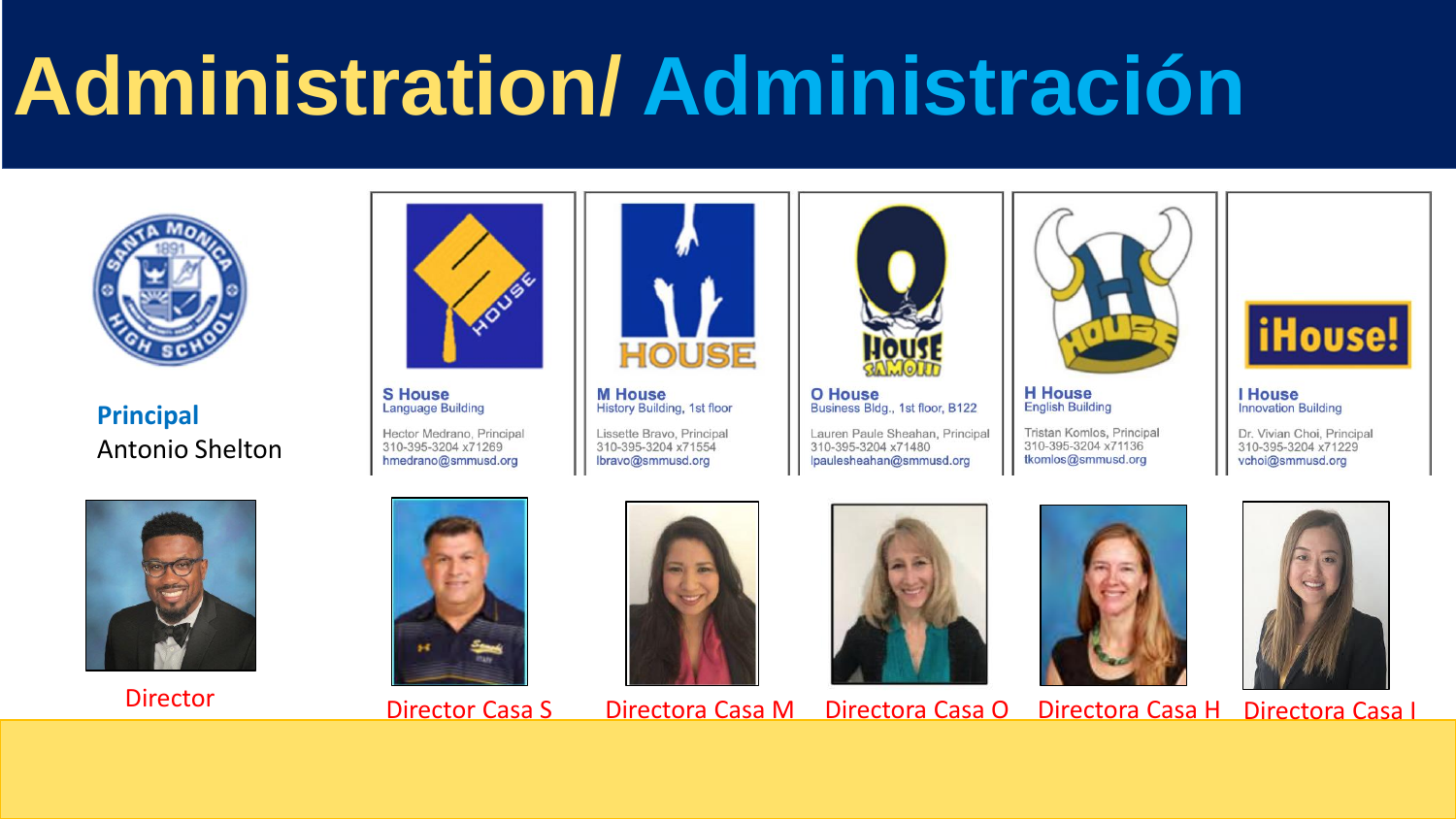# **House Assistants/ Asistentes de Oficina**

#### **S House** Terry Morris



**M House** Jenny Chew



**H House** Viti



**O House** Eileen Gilbert





**I House**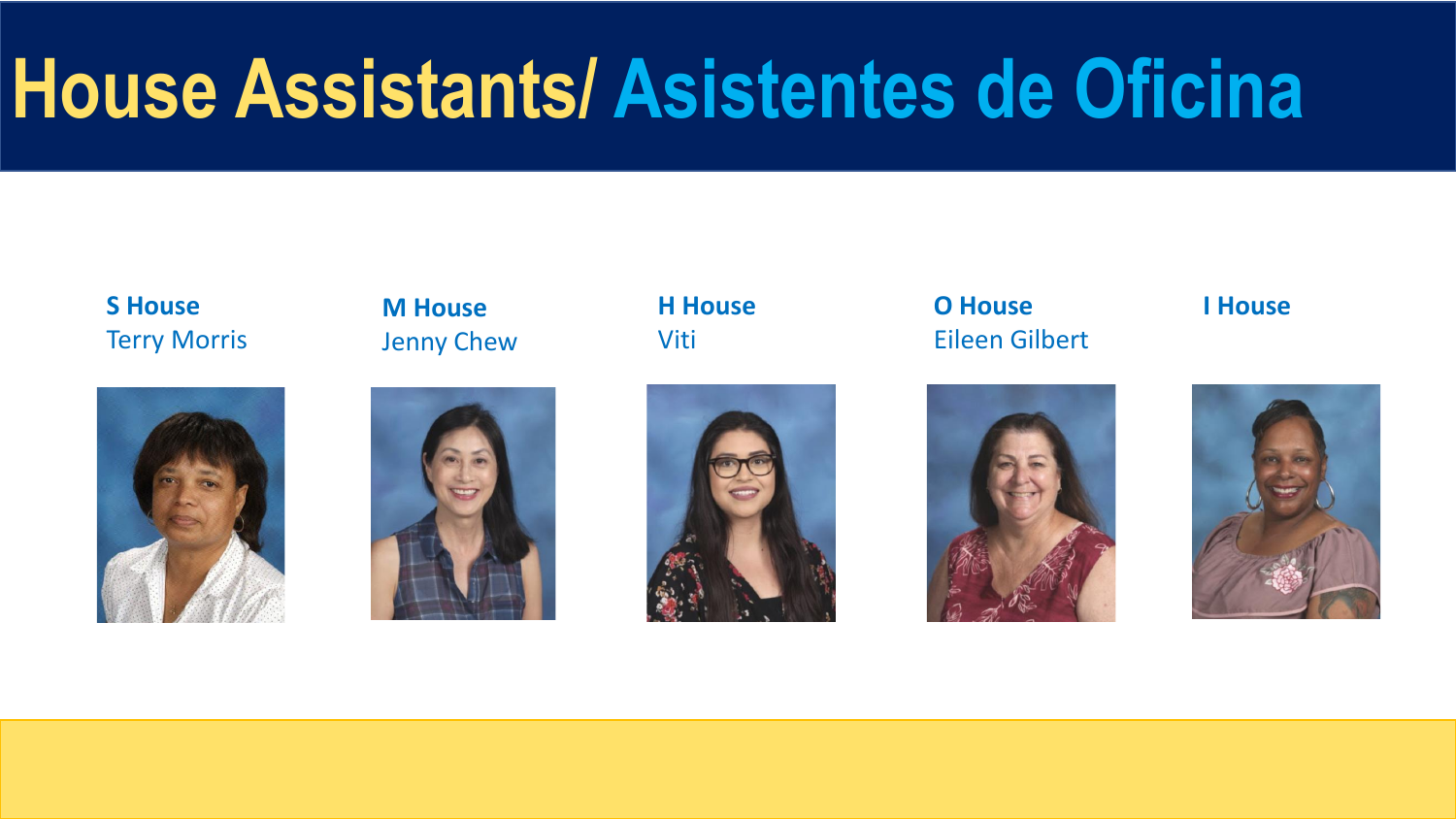# **Coordinator/ Coordinadora**



●If you need additional support and more regarding English learner programs, ELPAC testing, and redesignation criteria, please **contact Adrienne Karyadi.**

● Si necesita apoyo adicional y más información acerca de los programas para los aprendices del inglés, el examen ELPAC y criterios de reclasificación, por favor **comuníquese con Adrienne Karyadi.**

akaryadi@smmusd.org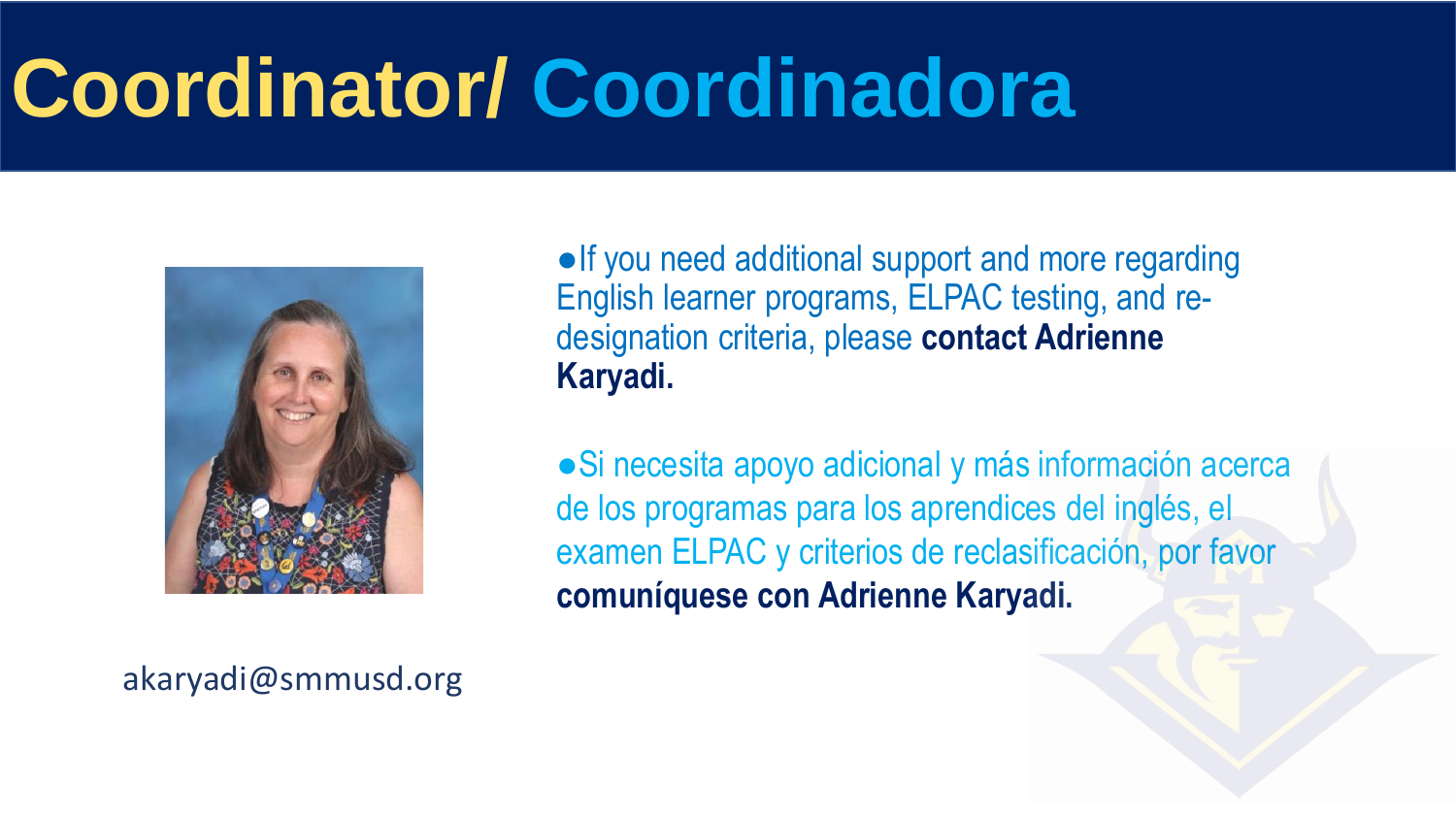# **Other Support/ Apoyo adicional**

- Carla Nuñez- Community Schools Specialist/ *Especialista de escuelas comunitarias*
	- [cnunez@smmusd.org](mailto:cnunez@smmusd.org)

• TBA Educational Community Worker/ *Trabajador de educación comunitaria*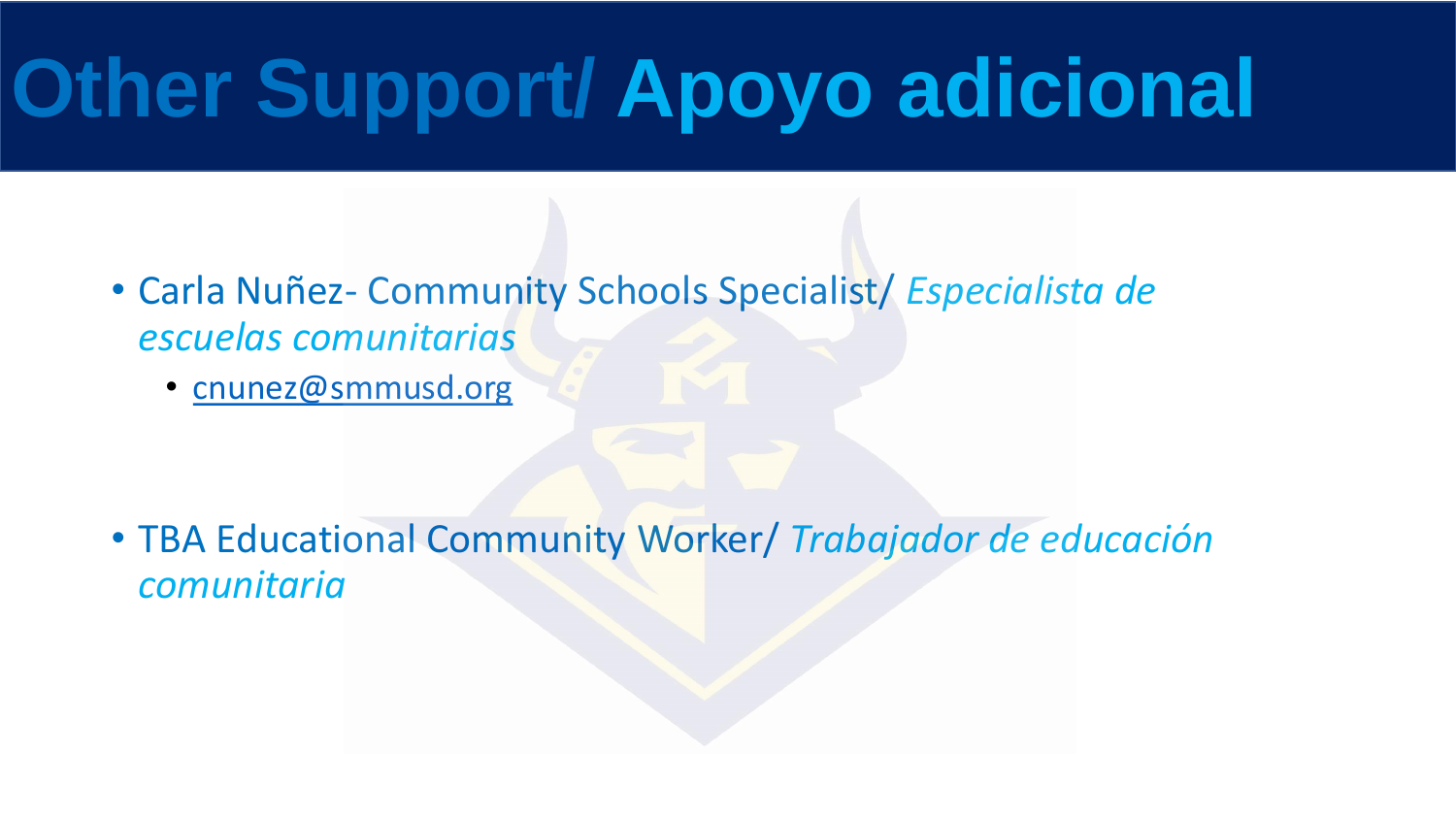## **Samohi School Goals/ Metas de Samohi**

**Goal 1:** All students are ready for college and careers.

Goal 2: English Learners will become proficient in English while engaging in a rigorous, standards-aligned curriculum in the core content areas.

Goal 3: All students engage in schools that are safe, well-maintained, and family friendly.

Meta 1: Todos los alumnos están preparados para la universidad o carreras

Meta 2: Los aprendices del inglés serán competentes en inglés mientras se involucran con un plan de estudios rigorosos alineados a los estándares en las materias esenciales.

Meta 3: Todos los alumnos se involucran en escuelas que son seguras, bien mantenidas y amigables para la familia.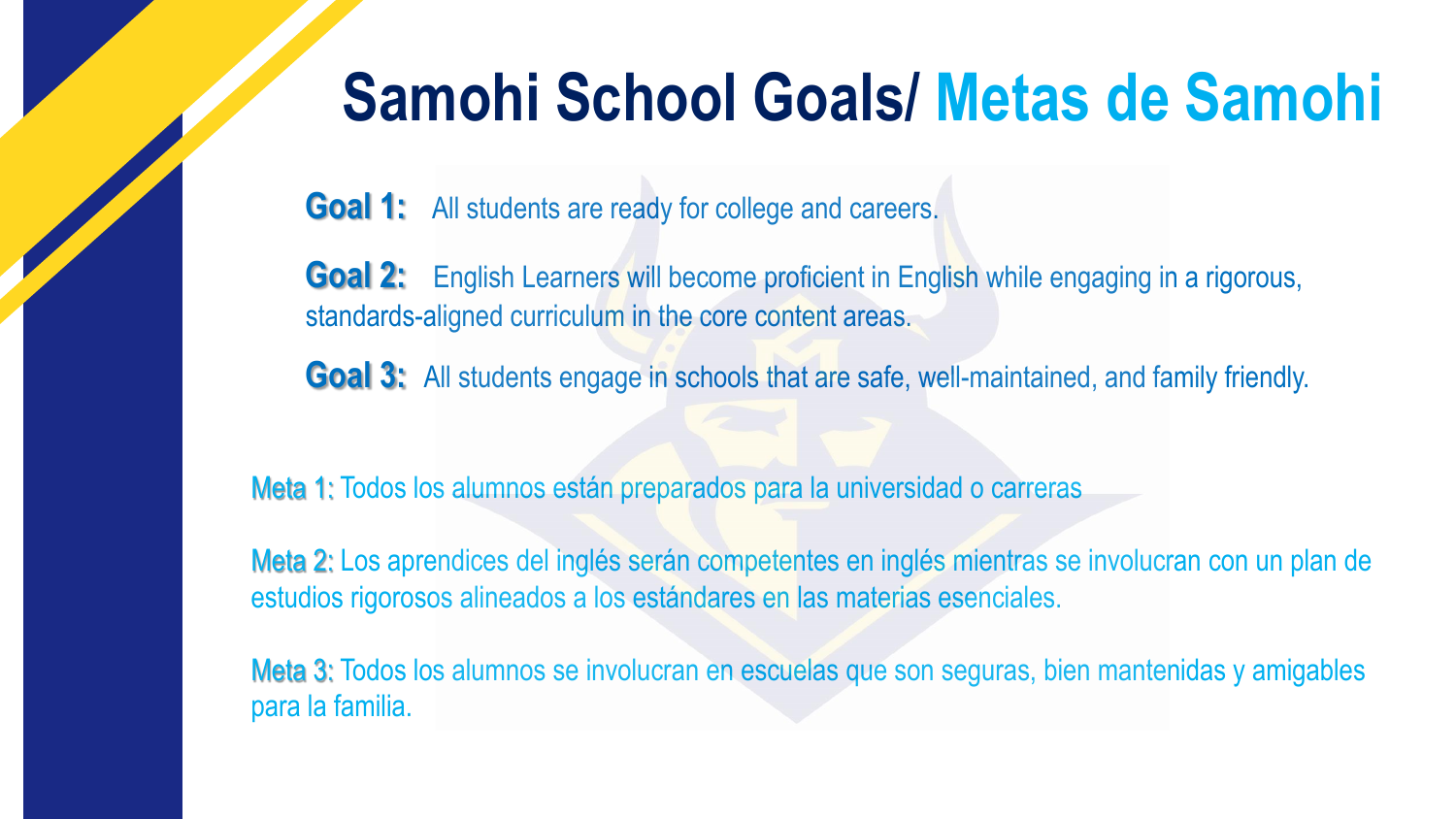# **ELAC Officers/ Oficiales del ELAC**

- **President/** *Presidente* 
	- *Nilda Suazo*
- **Vice-President/** *Vice-Presidente*
	- *Ninfa Hernandez*
- **Secretary/** *Secretaria*
	- *Aida Pichardo*
- **DELAC Representative/** *Representante del DELAC*
	- *LauraHernandez*
- **Alternate DELAC Rep/** *Representante alterno del DELAC*
	- *Claudia Garcia*
- **Members/** *Miembros*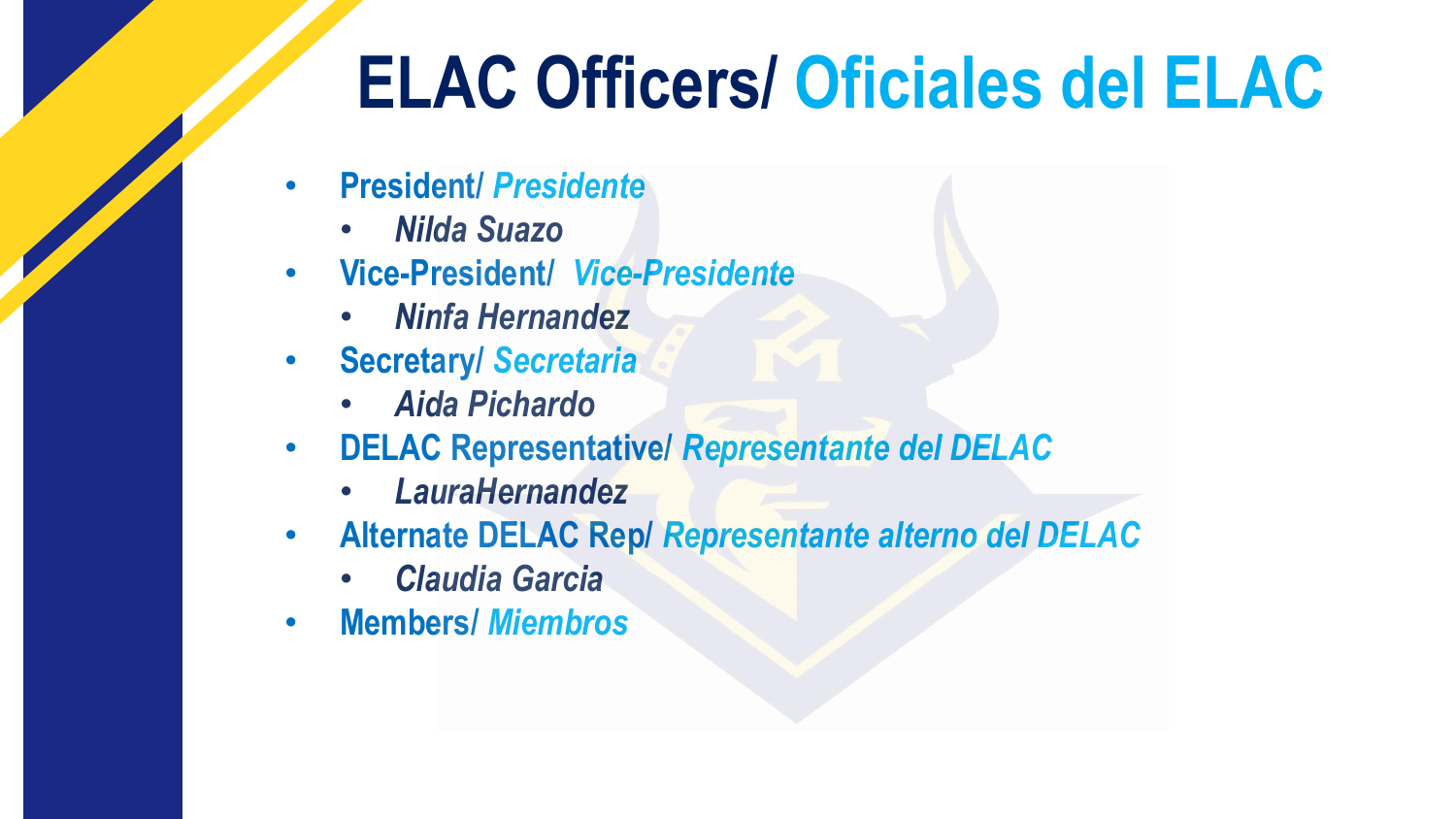# **President/ Presidente**

- Facilitates all the ELAC Meetings
- Plans the agenda in collaboration with administrator/community liaison/
- Maintains order during the meeting/ Signs all letters, reports, minutes, and other communications for ELAC
- Assumes other duties as assigned

- *Facilita todas las reunions del ELAC*
- *Planea la agenda junto al administrador/enlace comunitaria*
- *Mantiene el orden durante la junta*
- *Firma todas las cartas, reportes, actas, y otras comunicaciones del ELAC*
- Asume otras responsibilidades como sean asignadas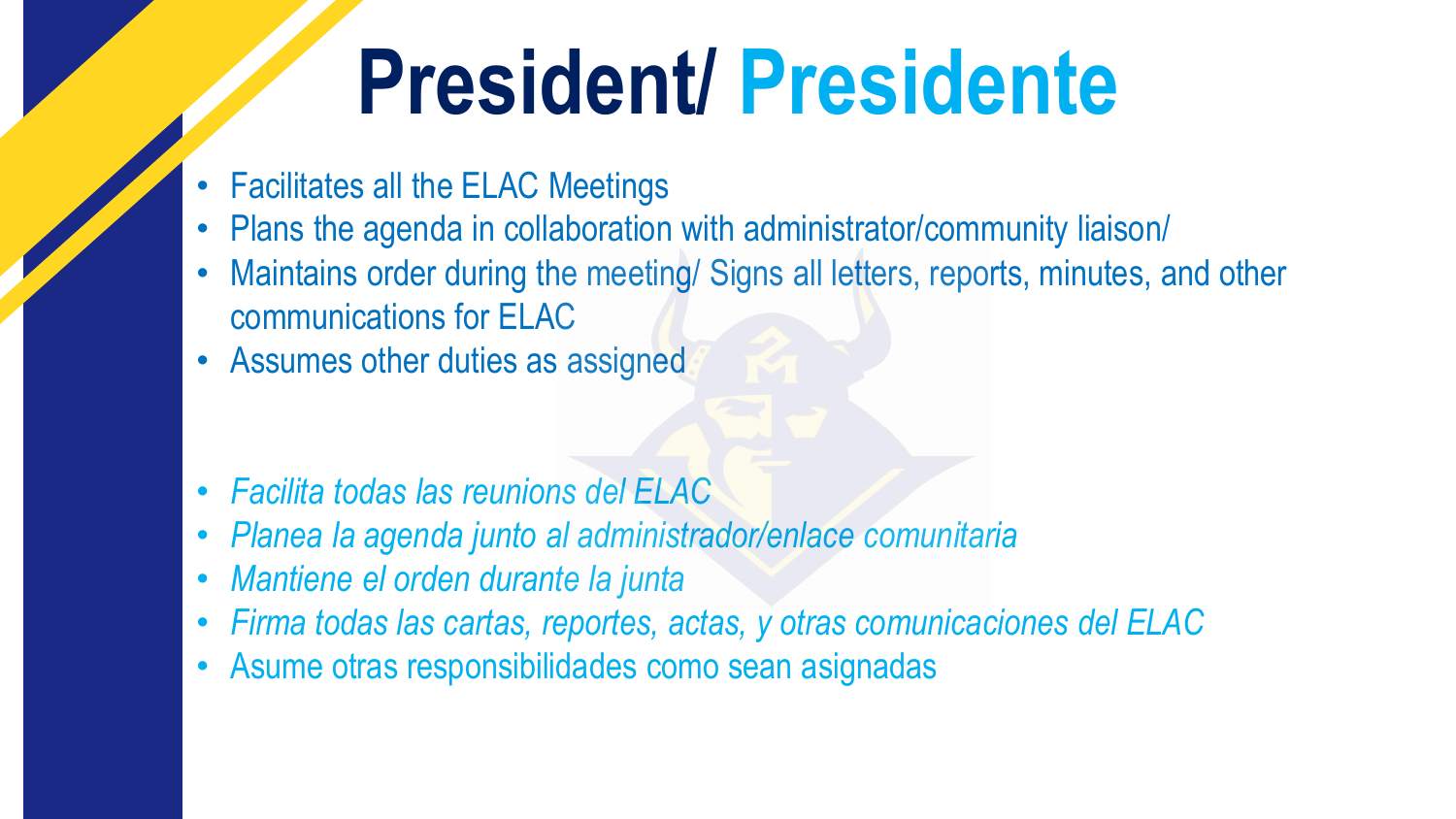## **Vice-President/ Vice-presidente**

- Assists the president
- Participates in the development of the monthly agendas
- Represents the president or the ELAC in assigned duties

- *Asiste al president*
- *Participa en el desarollo de las agendas mensuales*
- *Representa al president o ELAC en aréas asignadas*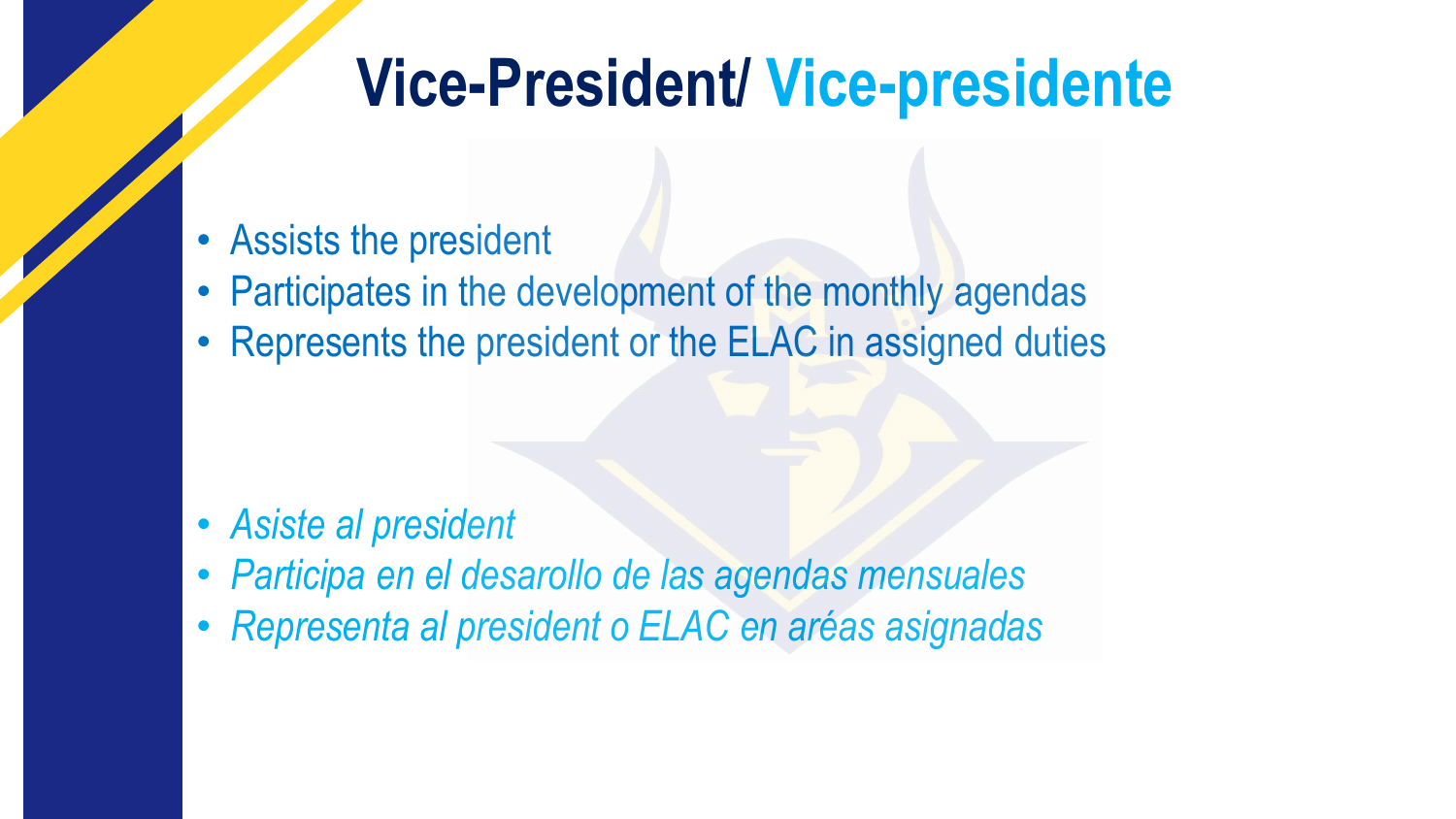## Secretary/ Secretaria

- Takes notes of the meetings and reads minutes
- Performs such duties that are assigned by the chairperson

- *Toma apuntes de las reuniones y lee las actas*
- *Cumple con responsabilidades asignadas por el presidente*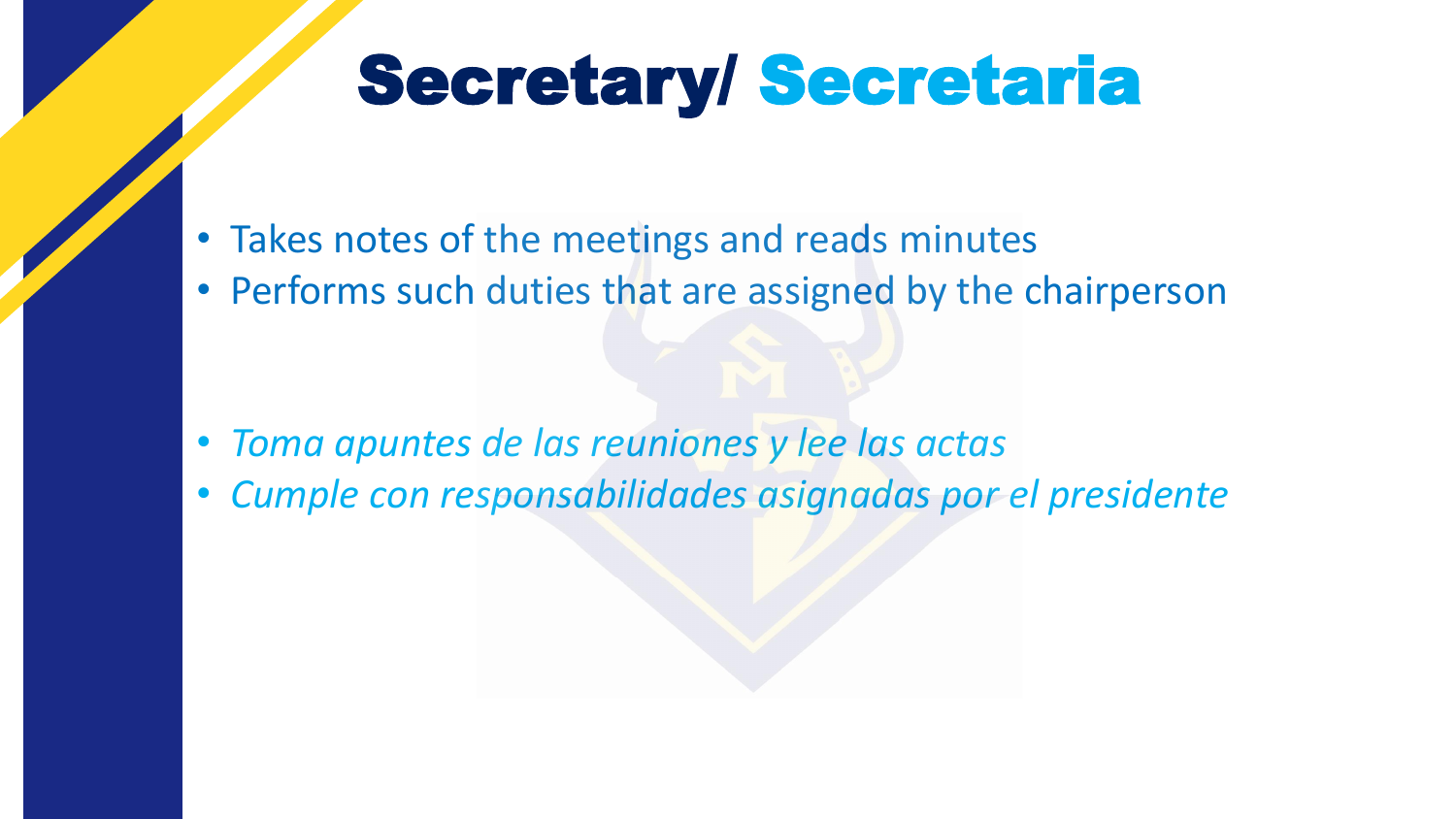### **DELAC Representative and Alternate/ Representante del DELAC y Representante Alterno**

- Attends all DELAC meetings
- Receives input from the ELAC and shares the information with the DELAC
- Provides the ELAC with information from the DELAC meetings
	- Alternate

Attends all DELAC meetings, if the representative cannot attend

- *Asiste a todas las juntas del DELAC*
- *Recibe reportes del ELAC y comparte la información con el DELAC*
- *Provee al ELAC con información del DELAC*
	- *Alterno*

*Asiste a todas las juntas de DELAC, y mas si el representante no puede asistir*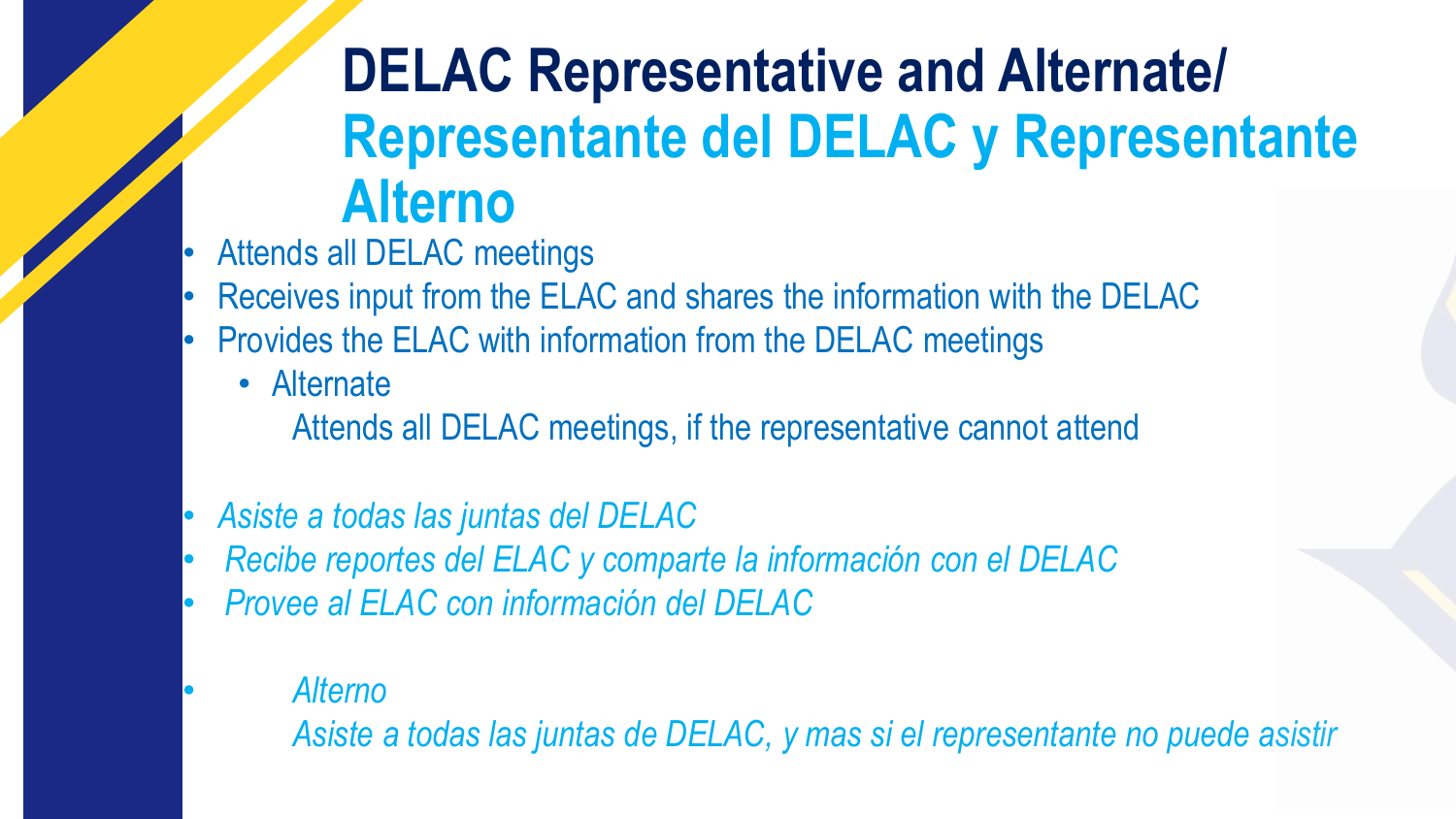# **Elections/ Elecciones**

• **The ELAC today will elect and vote for a new president for a two year term**

• *El ELAC hoy elegirá y votara por un nuevo presidente para un termino de dos años*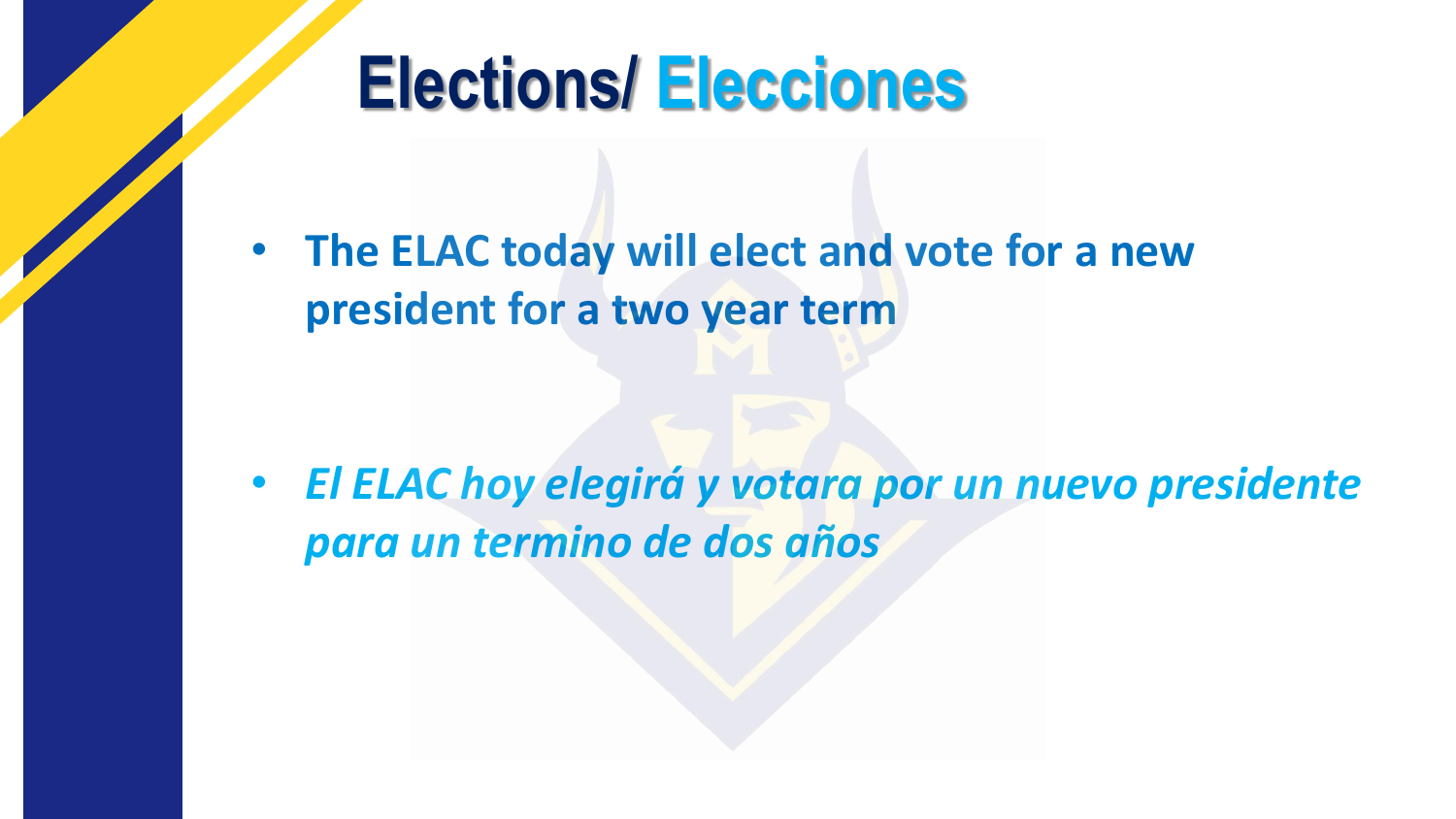## **ELAC Meeting Dates/**  *Fechas de las Reuniones del ELAC*

#### **Via Zoom at 6:30 p.m.**

- **November 22**
- **January 31**
- **March 21**
- **May 16**

#### *Por medio de Zoom a las 6:30 p.m.*

- *Noviembre 22*
- *Enero 31*
- *Marzo 21*
- *Mayo 16*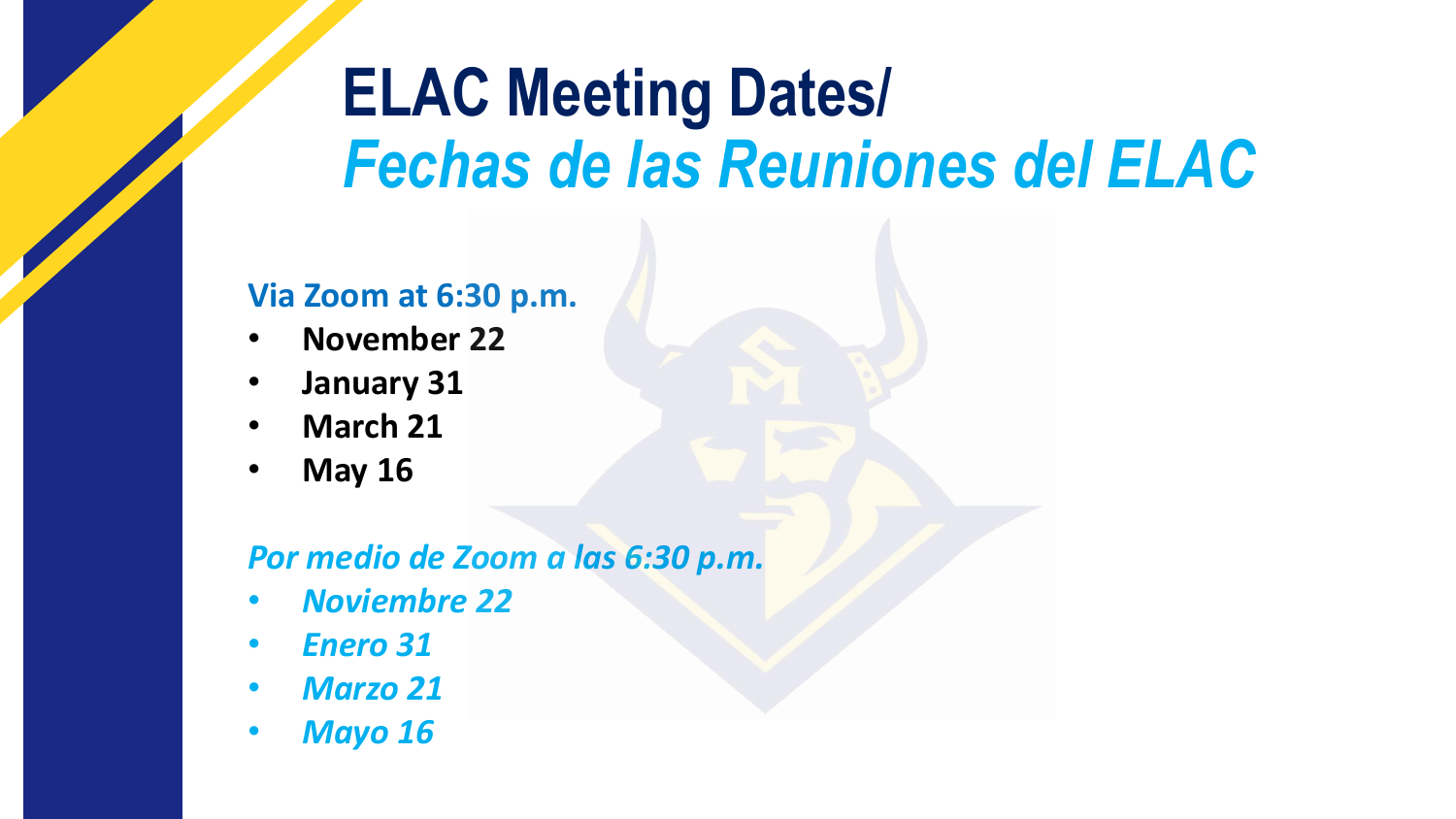## **DELAC Meeting Dates/ Fechas de las Reuniones del DELAC**

**Via Zoom, 9:00-11:00 a.m. October 20- Special Call Meeting, 5:30-7:30 p.m. November 1 December 6 January 10 February 7 March 7**

**Por Zoom, 9:00-11:00 a.m. Octubre 20- Reunion de Llamado Especial , 5:30-7:30 p.m. Noviembre 1 Diciembre 6 Enero 10 Febrero 7 Marzo 7**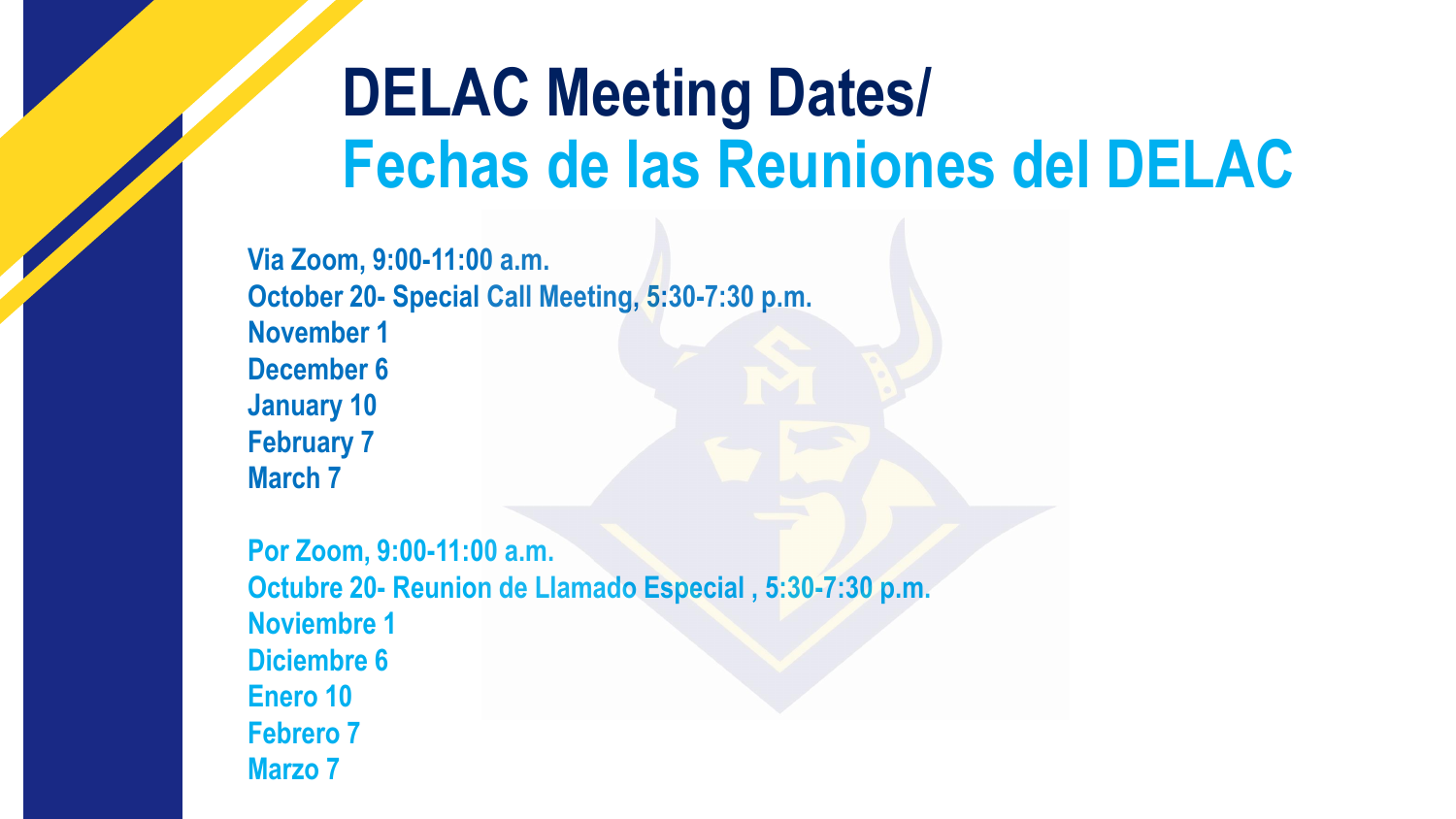# **PUENTE**

**PUENTE- SAMOHI Latino Parent Group Via Zoom, 7:00-8:00 p.m.** November 8 December-Holiday Celebration January 10 February 14 March 14 May 9 June 4-Graduation Celebration

#### **PUENTE-Grupo de Padres Latinos de SAMOHI**

Noviembre 8 Diciembre-Celebración de Fiestas Enero 10 Febrero 14 Marzo 14 Mayo 9 Junio 4- Celebración de Graduación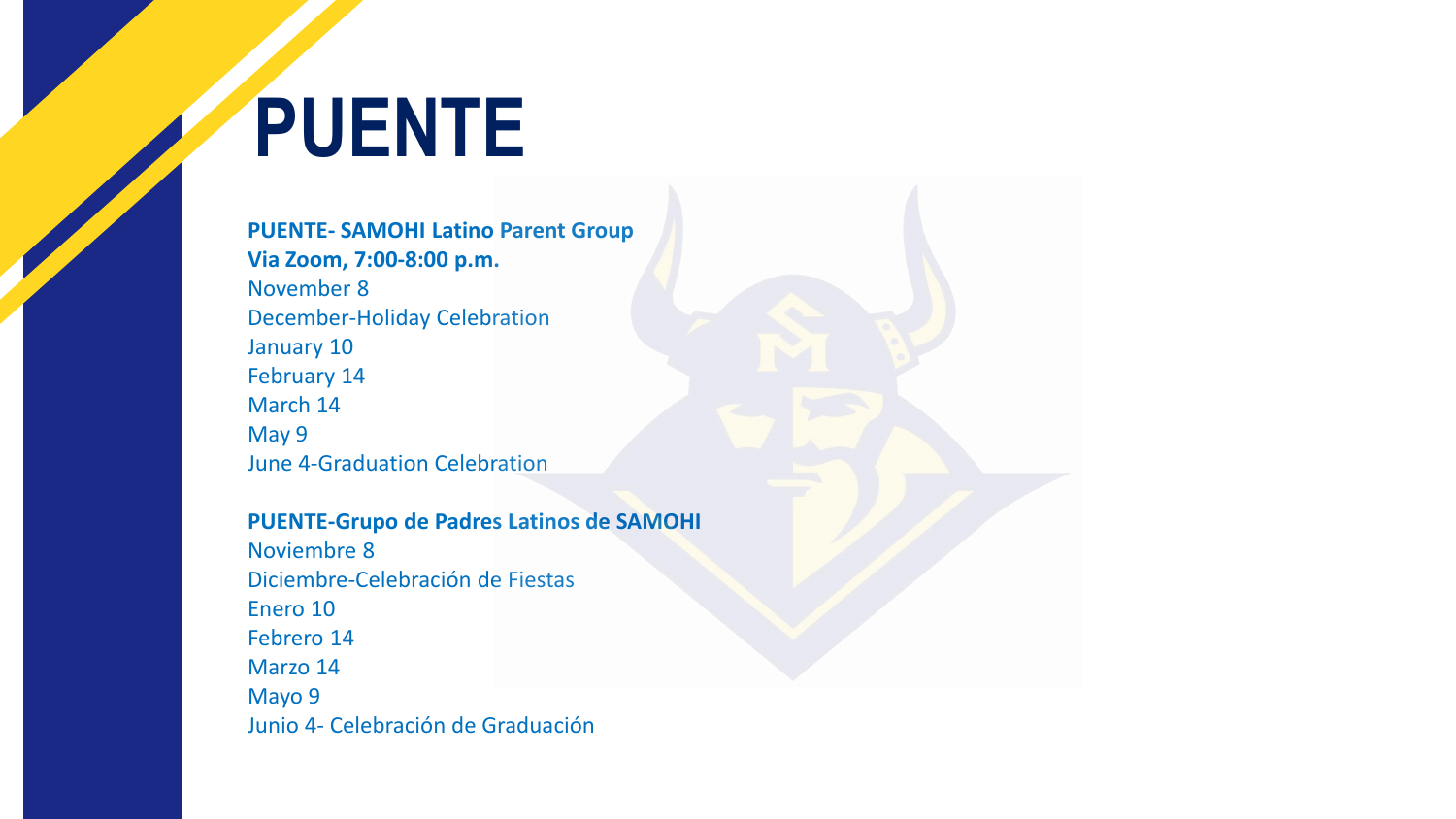### **AAPSSSG**

**AAPSSSG-African American Parent Student and Staff Support Group** Tuesdays, 6:00 p.m. via Zoom November 2, December 14, January 11, February 1, March 1, April 19, May 3 June 5- Rites of Passage

**AAPSSG-Grupo de Apoyo de Padres, Estudiantes, Personal Afro-Americanos Martes, 6:00 p.m. por Zoom** Noviembre 2, Diciembre 14, Enero 11, Febrero 1, Marzo 1, Abril 19, Mayo 3, Junio 5-Rituo de Transición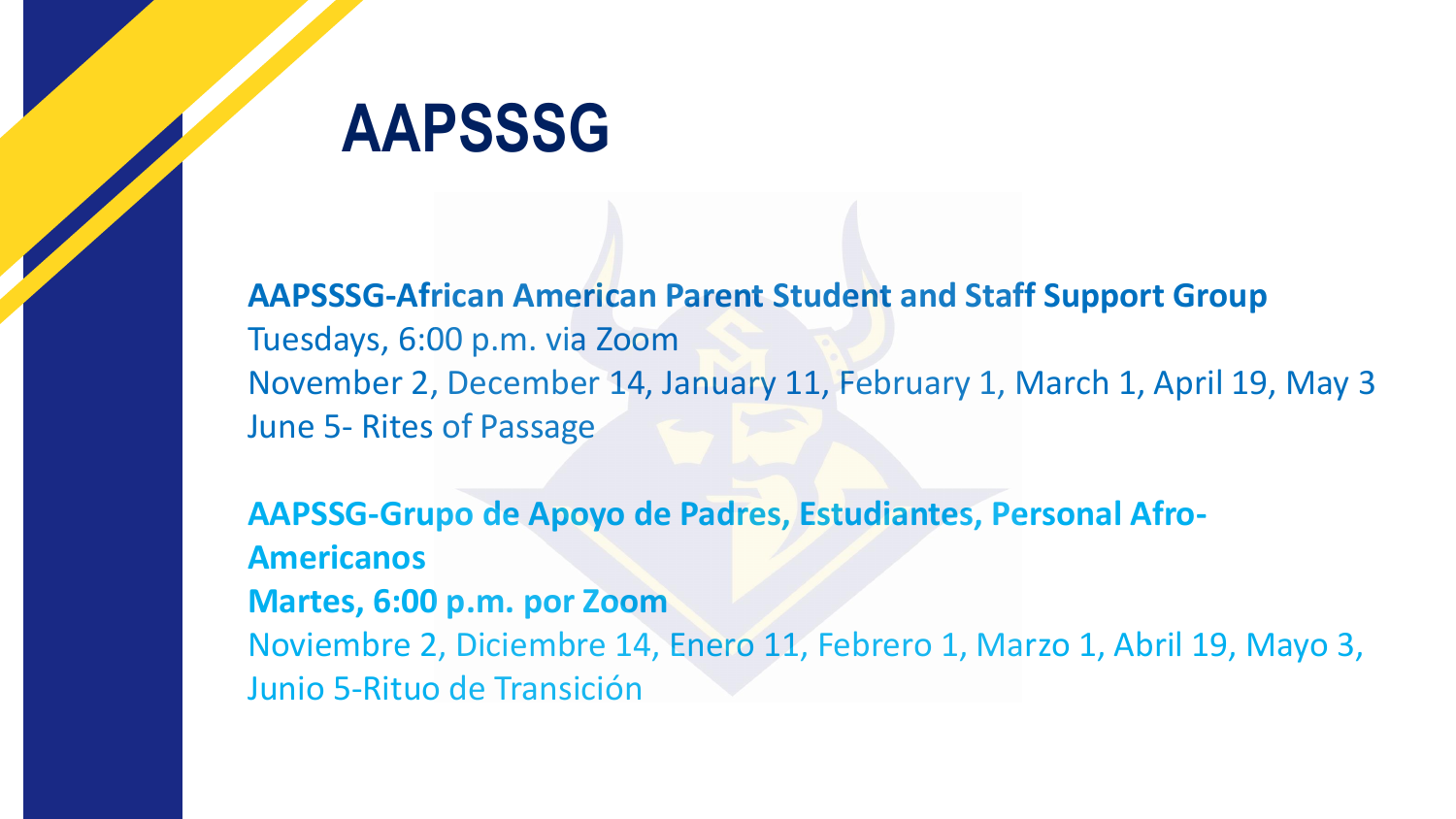### **PTSA**

**PTSA-Parent Teacher Student Association** Tuesdays, 6:00 p.m. via Zoom November 9, January 11, February 8, April 19

**PTSA-Asociacion de Maestros Padres y Estudiantes** Martes, 6:00 p.m. por Zoom Noviembre 9, Enero 11, Febrero 8, Abril 19